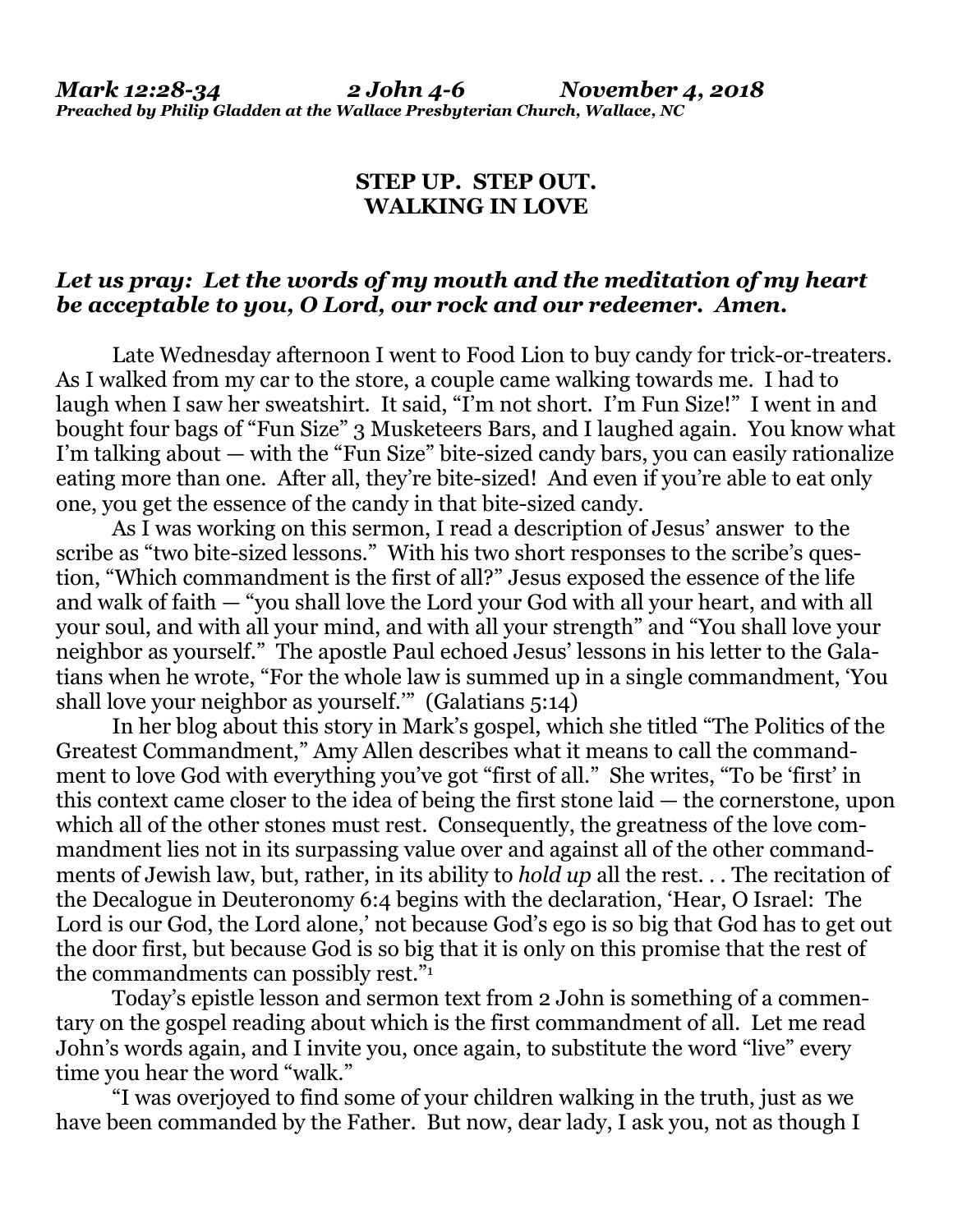were writing you a new commandment, but one we have had from the beginning, let us love one another. And this is love, that we walk according to his commandments; this is the commandment just as you have heard it from the beginning — you must walk in it."

When Jesus talked with his disciples the night before he died, he told them, "I give you a new commandment, that you love one another. Just as I have loved you, you also should love one another." (John 13:34) But this "new" commandment is, as John says in his letter, "one we have had from the beginning . . . one you have have heard from the beginning." You can find the commandment(s) to love God and to love neighbor in the oldest Jewish law in Deuteronomy 6 and Leviticus 19. Maybe the "newness" of the love commandment comes from the fact that we have to hear it over and over again from our Lord and God.

The body of Jewish law is known as the *halakah*. In a nutshell, the *halakah* is the practical application of all of the commandments. In light of our Stewardship theme this fall — "Step Up. Step Out." — it's helpful to note that while *halakah* is often translated as "Jewish law," it literally means "the way to behave," and even more literally, "the way of walking." The Old Testament books of Isaiah and Proverbs are full of walk talk:

\* "My child, do not walk in [the way of sinners], keep your feet from their paths; for their feet run to evil, and they hurry to shed blood." (Isaiah 1:15-16)

- \* I walk in the way of righteousness, along the paths of justice." (Proverbs 8:20)
- \* "Lay aside immaturity, and live, and walk in the way of insight." (Proverbs 9:6)
- \* "Whoever walks in integrity walks securely." (Proverbs 10:9)

\* "Better to be poor and walk in integrity than to be crooked in one's ways even though rich." (Proverbs 28:6)

One person has suggested that the scribe's question to Jesus about what is the first commandment is, in essence, a question about "how to lead a life of moral integrity."2 I think it's also fair to say that the "bite-sized lessons" about loving God and neighbor and walking according to Jesus' commandments are about stewardship. We make the mistake in the church of equating stewardship with fundraising and trying to meet an annual budget. But stewardship — in its broadest, richest, farthest-reaching sense — is all about "how to lead a life of moral integrity," about how to live an integrated life shaped, first and foremost, by our love for God and for our neighbor.

St. Augustine, Bishop of Hippo in the 4th/5th centuries, preached a sermon on 1 John 4:4-12. The "bite-sized lesson" in those verses is the same as in 2 John and Mark 12 — "Beloved, since God loved us so much, we also ought to love one another." (1 John 4:11) A much quoted line from Augustine's sermon says, "Love, and do what you will," or "Love God, and do what you will." That sounds as if all we have to do is love God, and we can do whatever we want to do. What a great system! It's kind of like when folks say, "The Bible says you can ask God for anything you want in prayer and you'll get it." I don't think so, because both of those interpretations ignore one very important thing — living a life, walking the path, integrated into God's will.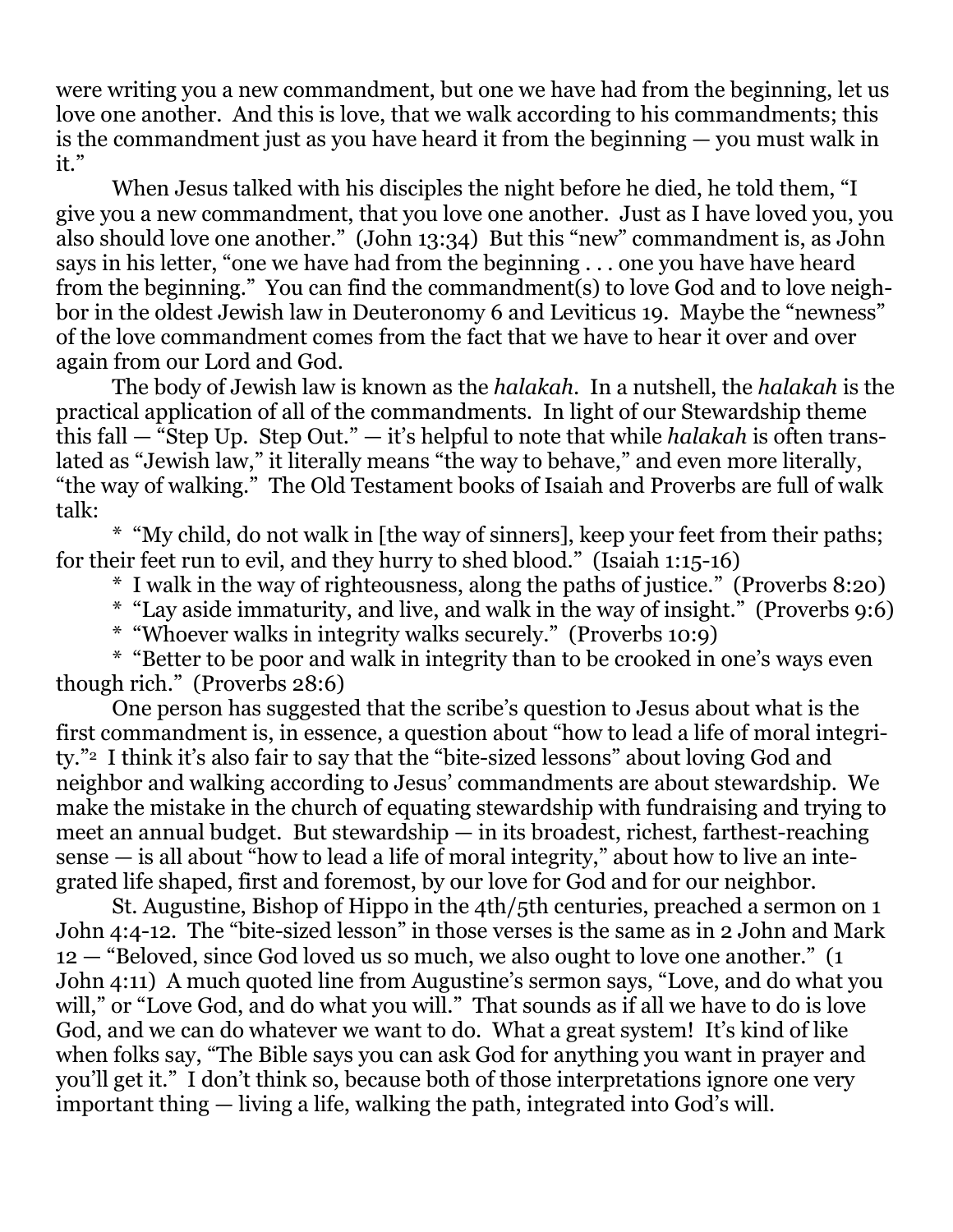As always, context makes a HUGE difference. Listen to what Augustine said in his sermon: "Once for all, then, a short precept is given unto you: Love God, and do what you will: whether you hold your peace, through love hold your peace; whether you cry out, through love cry out; whether you correct, through love correct; whether you spare, through love do you spare: In all things, let the root of love be within, for of this root can nothing spring but what is good." A commentator writes, "When the love of God is the governing principle of our lives, then all that we think, say, and do will necessarily be yielded to that love. If our love of God is real and profound, then obedience and faithfulness, right thinking and right actions will flow irresistibly from that love."<sup>3</sup>

In one of my sermons in August 2017, I told you about Rev. Bruce Reyes Chow, the preacher at the Montreat Youth Conference for the week we attended with the group from the Presbytery of Coastal Carolina. Each night he would end his sermon with this benediction:

> *Go forth into the world With compassion and justice in your heart Give strength to the weak Give voice to the silent See one another Hear one another Care for one another And love one another It's all that easy And it's all that hard*

It didn't take long before all of us in the congregation were joining in and saying "It's all that easy And it's all that hard." Because it is — on both counts! One of my Facebook friends is a woman named Blanche. Almost every day, Blanche posts some very fine, groan-inducing puns, which I dutifully pass along to some of you. Blanche also regularly shares poems and prayers and writings by Thom Shuman. Wouldn't you know it? She posted one of Thom's writings earlier this week, a reflection on Mark's story about Jesus and the scribe talking about and *agreeing on* what is the first commandment of all. It's called "then what."

*then what did they go off and share a pizza and a pitcher; did they agree to disagree; did they shake their heads as the other walked away; did one say, 'if you knew*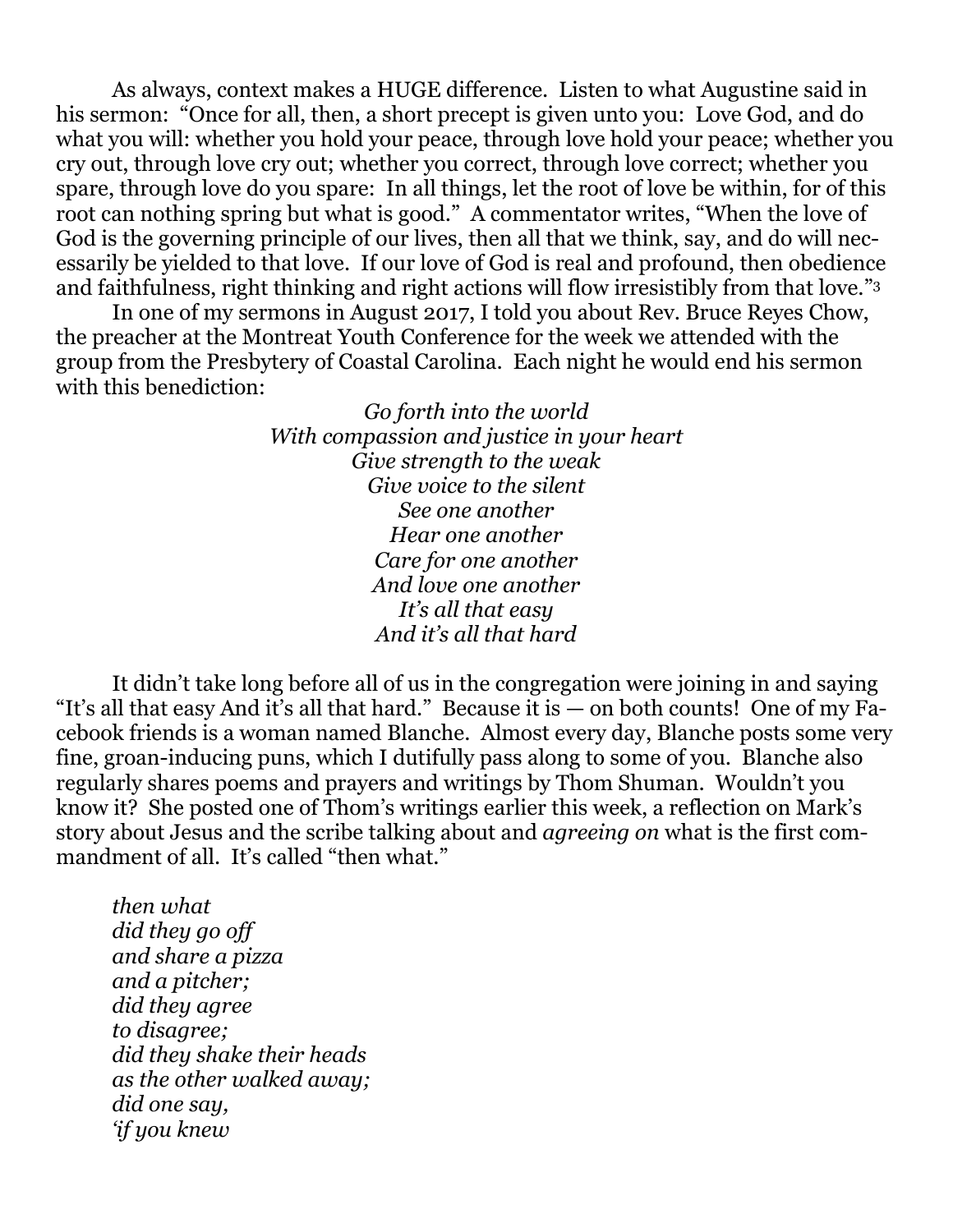*my neighbors the way I do;' while the other laughed, 'if you knew God the way I do;'*

*after they agreed that love was what was most important, yet almost impossible to live out, what did they do next?*

You've heard me tell this story before, but it is said that when the apostle John was a very old man, his disciples would carry him into the midst of the congregation at Ephesus so he could preach. All he was able to say to the believers each week was, "Little children, love one another." After a number of weeks went by, his disciples (who were getting kind of tired of hearing the same thing week after week) asked him, "Master, why do you always say this?" John replied, "Because it is the Lord's command, and if this only is done, it is enough."<sup>4</sup>

It's a question of living a life of moral integrity, an integrated life, of walking our talk of love, which is to say, it's a matter of stewardship, of stepping up and stepping out in all of life. Along those lines, I came across these thoughts from Rev. David Sellery about "Love God. Love neighbor."

"But don't confuse Christ's lesson of love with the sentimental moonshine that popular culture teaches us to expect. Jesus knew precisely what he was asking when he summarized what God expects of us. He knows our obligations, our limitations, our conflicts. Loving God and neighbor does not dismiss any of these realities. It puts them in perspective. Large or small, we must bring love to the tasks of today. We work in the love of God. We eat, sleep and rise in his presence. Every task is an opportunity to return and to spread his love. The joy, the sorrow, the boredom, the routines of our day: all are there to be undertaken in love. As Mother Teresa reminds us: 'It is not how much we do that is pleasing to God, but how much love we put into the doing.' Love God. Love neighbor. Learn it. Live it. Rejoice in it... as God rejoices in you."<sup>5</sup>

Every once in a while, I get an email cartoon called "Agnus Day," which comments on Bible verses. The characters are two sheep named Rick and Ted. This week's strip has Ted asking Rick, "No one asked any more questions?" "No," says Rick, "they tried to make Jesus appear foolish but as Jesus speaks of loving one's neighbor, they see that Jesus is wise." In the last panel, Ted crosses his arms and says, "Yeah . . . I guess — but it sounds like they've never met my neighbor."

There's the rub, isn't it? We live in an enormously challenging and divisive time, and here we are on the eve of the hotly contested and very important mid-term elections. On top of that, we are faced with the question of how best to "love our neighbor"